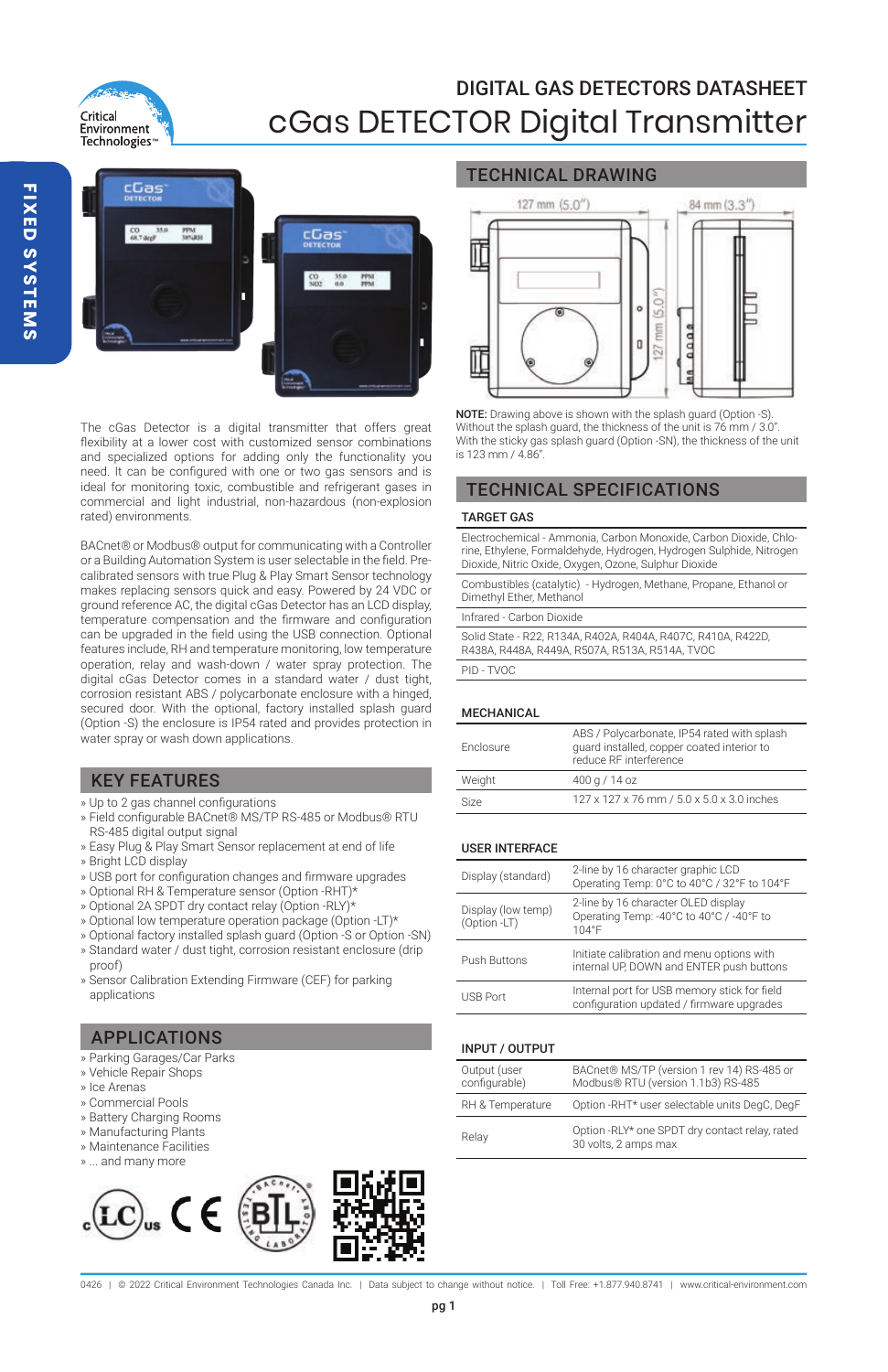

# TECHNICAL SPECIFICATIONS PRODUCT CODES

### ELECTRICAL

| Power<br>Requirement | 16-30 VDC, 3W, Class 2<br>12-27 VAC, 50-60 Hz, 3 VA, Class 2                                                            |
|----------------------|-------------------------------------------------------------------------------------------------------------------------|
| Wirina               | VDC or VAC (ground referenced) 4-conductor<br>shielded, 16 AWG stranded within conduit.<br>network wiring (daisy-chain) |
| Fuse(s)              | Automatic resetting thermal                                                                                             |

#### ENVIRONMENTAL

| Operating<br>Temperature | 0°C to 40°C (32°F to 104°F)<br>temperatures below 0°C / 32°F require<br>Option-LT |
|--------------------------|-----------------------------------------------------------------------------------|
| Operating Humidity       | 15 - 90% RH non-condensing                                                        |

### **CERTIFICATION**

| Conforms to: CSA-C22.2 No. 205-12, UL508 (Edition 18):2018     |  |  |
|----------------------------------------------------------------|--|--|
| Conforms to: EMC Directive 2014/30/EU                          |  |  |
| EN 50270:2015, Type 1, EN61010                                 |  |  |
| Conforms to: FCC. This device complies with Part 15 of the FCC |  |  |
| <b>Rules</b>                                                   |  |  |
| Listed by BTL                                                  |  |  |

| <b>PRODUCT CODES</b>   |                                                                  |               |
|------------------------|------------------------------------------------------------------|---------------|
|                        | Single Channel - Electrochemical Sensors                         | Lifespan      |
| CGAS-D-NH3             | Ammonia (NH <sub>2</sub> ) sensor (0 - 500 ppm)                  | $\sim$ 2yr    |
| CGAS-D-CO1             | Carbon Monoxide (CO) sensor<br>$(0 - 200$ ppm $)$                | $-6yr$        |
| CGAS-D-CL2             | Chlorine (Cl.) sensor (0 - 5 ppm)                                | $\sim$ 3 $vr$ |
| CGAS-D-CL2-10          | Chlorine (Cl.) sensor (0 - 10 ppm)                               | $\sim$ 3yr    |
| CGAS-D-C2H4            | Ethylene (C <sub>2</sub> H <sub>a</sub> ) sensor (0 - 200 ppm)   | $\sim$ 2yr    |
| CGAS-D-CH2O            | Formaldehyde (CH <sub>2</sub> O) sensor (0 - 5<br>ppm)           | $\sim$ 2yr    |
| CGAS-D-EH2             | Hydrogen (H <sub>2</sub> ) sensor (0 - 2,000 ppm)                | $\sim$ 2yr    |
| CGAS-D-H2S             | Hydrogen Sulphide (H <sub>o</sub> S) sensor<br>$(0 - 50$ ppm $)$ | $\sim$ 2yr    |
| CGAS-D-NO              | Nitric Oxide (NO) sensor (0 - 100 ppm)                           | $\sim$ 2yr    |
| CGAS-D-NO2             | Nitrogen Dioxide (NO.) sensor<br>$(0 - 10$ ppm $)$               | $\sim$ 3+yr   |
| CGAS-D-02              | Oxygen (O <sub>2</sub> ) sensor (0 - 25% volume)                 | $-3yr$        |
| CGAS-D-03              | Ozone (O <sub>2</sub> ) sensor (0 - 1 ppm)                       | $-2yr$        |
| CGAS-D-SO <sub>2</sub> | Sulphur Dioxide (SO <sub>2</sub> ) sensor<br>$(0 - 20$ ppm $)$   | $-2yr$        |

| Single Channel - Internal Infrared Sensors |                                                   | Lifespan |
|--------------------------------------------|---------------------------------------------------|----------|
| CGAS-D-CO2-2K                              | Carbon Dioxide (CO.) sensor<br>$(0 - 2.000$ ppm)  | $-8vr$   |
| CGAS-D-CO2-5K                              | Carbon Dioxide (CO.) sensor<br>$(0 - 5,000$ ppm)  | $-8$ vr  |
| CGAS-D-CO2-5%                              | Carbon Dioxide (CO.) sensor<br>$(0 - 5%$ vol)     | $-8vr$   |
| CGAS-D-CO2-10K                             | Carbon Dioxide (CO.) sensor<br>$(0 - 10,000$ ppm) | $-8v$    |

| Single Channel - Internal Solid State Sensors<br>Lifespan |                                                     |            |
|-----------------------------------------------------------|-----------------------------------------------------|------------|
| CGAS-D-SR22                                               | Refrigerants (R22) sensor<br>$(0 - 2.000$ ppm)      | $\sim$ 5yr |
| CGAS-D-SR134A                                             | Refrigerants (R134A) sensor<br>$(0 - 2,000$ ppm)    | $\sim$ 5yr |
| CGAS-D-SR402A                                             | Refrigerants (R402A) sensor<br>$(0 - 2,000$ ppm $)$ | $\sim$ 5yr |
| CGAS-D-SR404A                                             | Refrigerants (R404A) sensor<br>$(0 - 2.000$ ppm)    | $\sim$ 5yr |
| CGAS-D-SR407C                                             | Refrigerants (R407C) sensor<br>$(0 - 2,000$ ppm $)$ | $\sim$ 5yr |
| CGAS-D-SR410A                                             | Refrigerants (R410A) sensor<br>$(0 - 2.000$ ppm)    | $\sim$ 5yr |
| CGAS-D-SR422D                                             | Refrigerants (R422D) sensor<br>$(0 - 2,000$ ppm)    | $\sim$ 5yr |
| CGAS-D-SR438A                                             | Refrigerants (R438A) sensor<br>$(0 - 2,000$ ppm $)$ | $\sim$ 5yr |
| CGAS-D-SR448A                                             | Refrigerants (R448A) sensor<br>$(0 - 2,000$ ppm)    | $\sim$ 5yr |
| CGAS-D-SR449A                                             | Refrigerants (R449A) sensor<br>$(0 - 2,000$ ppm)    | $\sim$ 5yr |
| CGAS-D-SR507A                                             | Refrigerants (R507A) sensor<br>$(0 - 2,000$ ppm $)$ | $\sim$ 5yr |
| CGAS-D-SR513A                                             | Refrigerants (R513A) sensor<br>$(0 - 2,000$ ppm)    | $\sim$ 5yr |
| CGAS-D-SR514A                                             | Refrigerants (R514A) sensor<br>$(0 - 2,000$ ppm)    | $\sim$ 5yr |
| CGAS-D-STVOC                                              | TVOCs sensor (0 - 500 ppm)                          | ~10        |

| Single Channel - Internal Catalytic Sensors |                                                                | Lifespan      |
|---------------------------------------------|----------------------------------------------------------------|---------------|
| CGAS-D-<br>CC2H6O-100                       | Ethanol or Dimethyl Ether (C.H.O)<br>sensor (0 - 100% LEL)     | $\sim$ 5vr    |
| CGAS-D-CH2-100                              | Hydrogen (H <sub>2</sub> ) sensor (0 - 100% LEL)               | $\sim$ 5yr    |
| CGAS-D-CCH4-100                             | Methane (CH,) sensor (0 - 100% LEL)                            | $\sim$ 5 $vr$ |
| CGAS-D-<br>CCH40-100                        | Methanol (CH, 0) sensor (0 - 100%<br>LEL)                      | $\sim$ 5vr    |
| CGAS-D-<br>CC3H8-100                        | Propane (C <sub>2</sub> H <sub>a</sub> ) sensor (0 - 100% LEL) | $\sim$ 5vr    |

| Single Channel - Internal PID Sensors |                           |  |
|---------------------------------------|---------------------------|--|
| CGAS-D-SPL                            | TVOC sensor (0 - 30 ppm)  |  |
| CGAS-D-SPH                            | TVOC sensor (0 - 300 ppm) |  |

| <b>Single Channel - Remote Detection</b> |                                                      |  |
|------------------------------------------|------------------------------------------------------|--|
| CGAS-D-R                                 | No internal sensor, add ESH-A<br>Remote Sensor       |  |
| CGAS-D-RT                                | No internal sensor, add remote analog<br>transmitter |  |

| Single Channel - RH and Temperature Sensor |                                                      |
|--------------------------------------------|------------------------------------------------------|
| CGAS-D-RHT                                 | Internal Relative Humidity and<br>Temperature sensor |

1 CO sensor UL2075 Approved

Modbus® is a registered trademark of Gould Inc. Corporation. BACnet® is a registered trademark of American Society of Heating, Refrigerating and Air-Conditioning Engineers (ASHRAE)

© 2022 Critical Environment Technologies Canada Inc. | Data subject to change without notice. | Toll Free: +1.877.940.8741 | www.critical-environment.com | 0426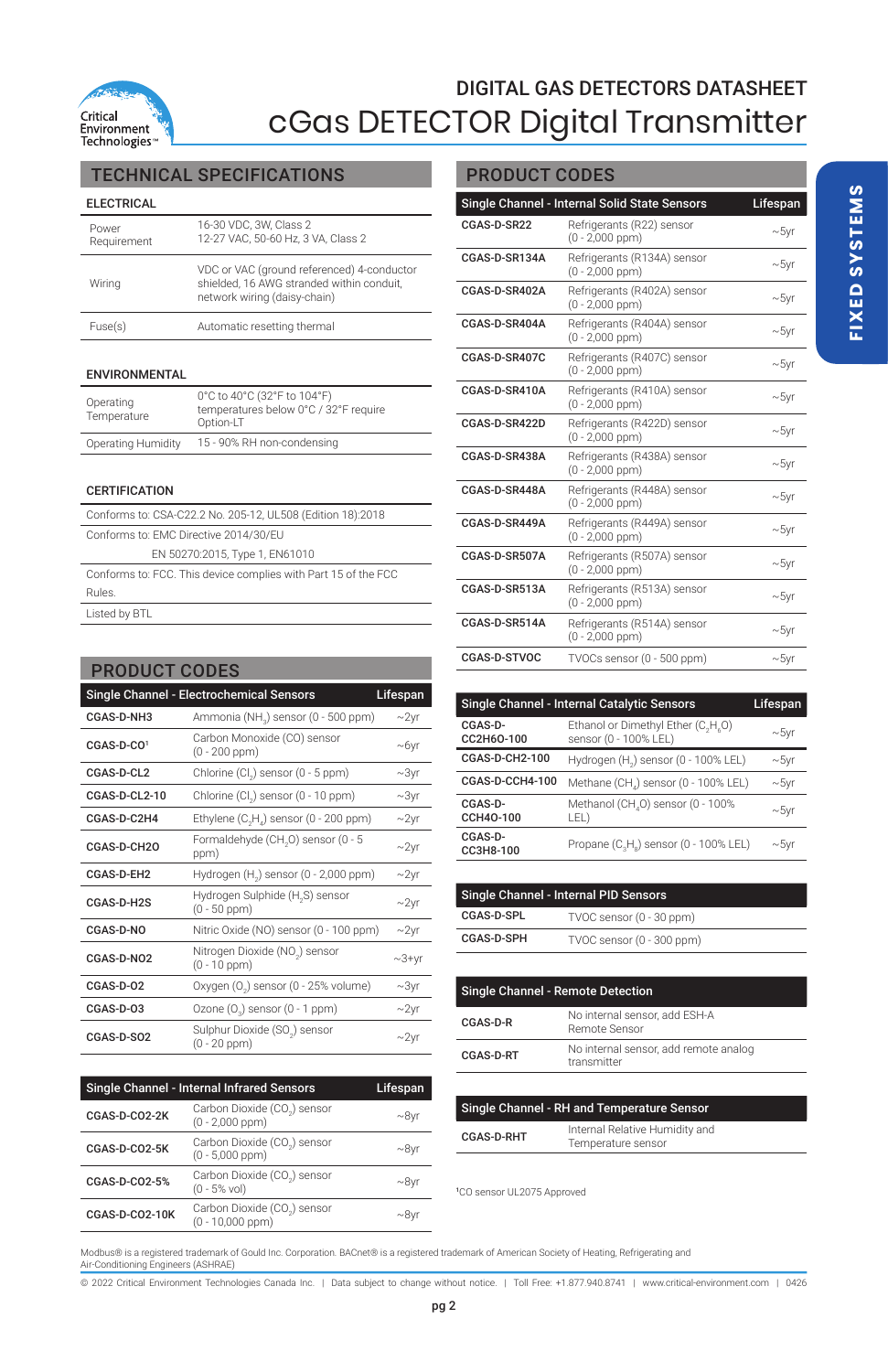

# PRODUCT CODES

| Dual Channel - Two Internal Electrochemical Sensors |                                                                                               |                        |  |  |
|-----------------------------------------------------|-----------------------------------------------------------------------------------------------|------------------------|--|--|
| CGAS-D-CO-NO21                                      | Carbon Monoxide (CO) sensor (0 -<br>200 ppm) & Nitrogen Dioxide (NO.)<br>sensor (0 - 10 ppm)  | $-6$ yr<br>$\sim$ 3+yr |  |  |
| CGAS-D-CO-021                                       | Carbon Monoxide (CO) sensor<br>(0 - 200 ppm) & Oxygen (0 ) sensor<br>(0 - 25% vol)            | $-6yr$<br>$\sim$ 3vr   |  |  |
| CGAS-D-CO-C2H41                                     | Carbon Monoxide (CO) sensor (0 -<br>200 ppm) & Ethylene (C,H,) sensor<br>(0 - 200 ppm)        | $-6$ yr<br>$-2yr$      |  |  |
| CGAS-D-CO-H2S1                                      | Carbon Monoxide (CO) sensor (0 -<br>200 ppm) & Hydrogen Sulphide (H.S)<br>sensor (0 - 50 ppm) | $-6yr$<br>$-2$ yr      |  |  |
| CGAS-D-CO-NO1                                       | Carbon Monoxide (CO) sensor<br>(0 - 200 ppm) & Nitric Oxide (NO)<br>sensor (0 - 100 ppm)      | $-6$ yr<br>$\sim$ 2yr  |  |  |
| CGAS-D-H2S-SO2                                      | Hydrogen Sulphide (H.S) sensor<br>(0 - 50 ppm) & Sulphur Dioxide (SO.)<br>sensor (0 - 20 ppm) | $-6$ yr<br>$\sim$ 2vr  |  |  |

#### \*IMPORTANT NOTES ON OPTIONS:

| -RHT is available with all single channel configurations except sticky                                                                 |
|----------------------------------------------------------------------------------------------------------------------------------------|
| gas sensors (Cl., CLO., HCI, HCN, O., PH.) and is available with dual<br>channel configurations that have a CO sensor, UL2075 approved |
| CO sensor is not available with RH and Temperature sensor                                                                              |
| -RLY is available with all single channel configurations except CO., and                                                               |
| sticky gas sensors (Cl., O.)                                                                                                           |

-RHT and -RLY are both available with CGAS-D-CO

#### ACCESSORIES

| <b>CET-SGC</b>       | Calibration Adapter Clip for Option -S                                                                                                               |
|----------------------|------------------------------------------------------------------------------------------------------------------------------------------------------|
| CET-715A-CK1         | Calibration Kit for 17, 34, 58, 74, 100 L cylinders,<br>0.5 LPM flow regulator & adapter to fit 17 L<br>cylinder                                     |
| <b>DUCT KIT 301A</b> | Metal probe assembly for fixed system, two<br>lengths of 1.23 m / 4 ft tubing, adapter plug and<br>dust filter (available for use with select gases) |
| <b>SCS-8000-RSG</b>  | Small, 16 gauge protective guard                                                                                                                     |
| <b>SCS-8000-WSG</b>  | Small, 16 gauge protective splash quard                                                                                                              |

## WIRING DIAGRAMS

4- Wire VDC to an FCS Controller



| <b>Dual Channel</b><br>One Internal Electrochemical Sensor + Remote Detection<br>Internal Carbon Monoxide (CO) |                                                                                           |  |  |
|----------------------------------------------------------------------------------------------------------------|-------------------------------------------------------------------------------------------|--|--|
| CGAS-D-CO-R                                                                                                    | sensor (0 - 200 ppm), add ESH-A<br>Remote Sensor                                          |  |  |
| CGAS-D-NO2-R                                                                                                   | Internal Nitrogen Dioxide (NO2) sensor<br>(0 - 10 ppm), add ESH-A Remote<br>Sensor        |  |  |
| CGAS-D-CO-RT                                                                                                   | Internal Carbon Monoxide (CO) sen-<br>sor (0 - 200 ppm), add remote analog<br>transmitter |  |  |
| CGAS-D-NO2-RT                                                                                                  | Internal Nitrogen Dioxide (NO2) sensor<br>(0 - 10 ppm), add remote analog<br>transmitter  |  |  |

#### ESH-A Remote Sensors

| ESH-A-CC2H2-100      | Catalytic combustible Acetylene<br>(C2H2) ESH-A Remote Sensor<br>(0 - 100% LEL) | $\sim$ 5vr |
|----------------------|---------------------------------------------------------------------------------|------------|
| <b>ESH-A-CH2-100</b> | Catalytic combustible Hydrogen (H2)<br>sensor (0 - 100% LEL)                    | $-5$ vr    |
| ESH-A-CCH4-100       | Catalytic combustible Methane (CH4)<br>sensor (0 - 100% LEL)                    | $\sim$ 5vr |
| ESH-A-CC3H8-100      | Catalytic combustible Propane<br>(C3H8) sensor (0 - 100% LEL)                   | $\sim$ 5vr |
| ESH-A-SPL            | TVOC PID sensor (0 - 30 ppm)                                                    |            |
| <b>ESH-A-SPH</b>     | TVOC PID sensor (0 - 300 ppm)                                                   |            |
| <b>ESH-A-JET</b>     | Infrared Propane (C3H8) sensor<br>(0 - 100% LEL)                                | ~81        |

#### OPTIONS (Factory installed)

| $IT*$ | Low temperature package with OLED display<br>and internal heater for cold environment<br>applications down to -40°C / -40°F |
|-------|-----------------------------------------------------------------------------------------------------------------------------|
| RLY * | 1 SPDT dry contact relay, rated 30 volts,<br>2 amps max                                                                     |
| RHT*  | RH & Temperature sensor (°C or °F)                                                                                          |
| ς     | Splash Guard for non sticky gases, factory<br>installed                                                                     |
| SN    | Splash Guard for sticky gases (Cl., O.) and<br>configurations with internal NO <sub>2</sub> sensor, factory<br>installed    |